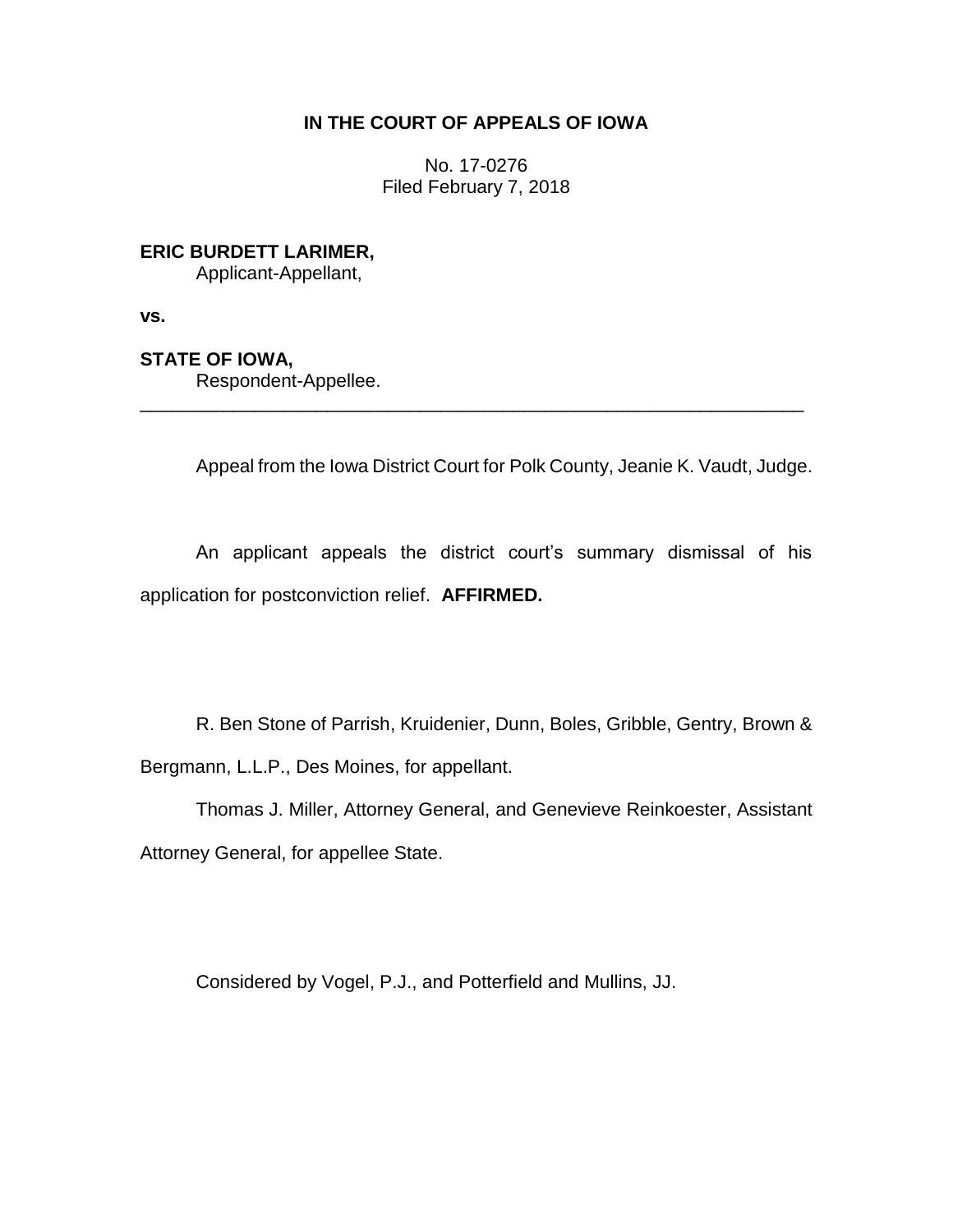## **VOGEL, Presiding Judge.**

In 1990, Eric Burdett Larimer pled guilty to possession of a controlled substance with the intent to deliver, in violation of Iowa Code section 204.401(1)(c)(2)(b) (1989). On May 7, 1990, the district court imposed a sentence of incarceration not to exceed ten years. On August 3, upon reconsideration, the court suspended the initial sentence and placed Larimer on probation for two years. Larimer did not appeal his conviction or sentence. On July 13, 2016, Larimer filed an application for postconviction relief (PCR). The State filed a motion to dismiss the PCR application as untimely as provided in Iowa Code section 822.3 (2016).

At the hearing on the motion to dismiss, Larimer asserted he should be excused from the three-year statute of limitations pursuant to the doctrine of equitable tolling because he did not "know anything really about the law," his daughter was born shortly after the conviction and suffered from a severe heart condition, which consumed his time, his house burned down in 1992, and he was removed from the state into federal custody in Indiana and could not access Iowa state court files. He claimed that once he studied the law he determined the initial charge should have been possession, not possession with intent.

The district court rejected Larimer's claim noting:

The court does not have the authority—equitable or otherwise—to override the clear directive provided in section 822.3 for filing applications for postconviction relief, absent proof by the applicant that the "ground of fact or law" exception applies. Mr. Larimer's deadline under section 822.3 for filing his application for postconviction relief was, at the latest, May 7, 1993. Mr. Larimer provided no justification recognized by section 822.3 for the long delay in filing his application.

2